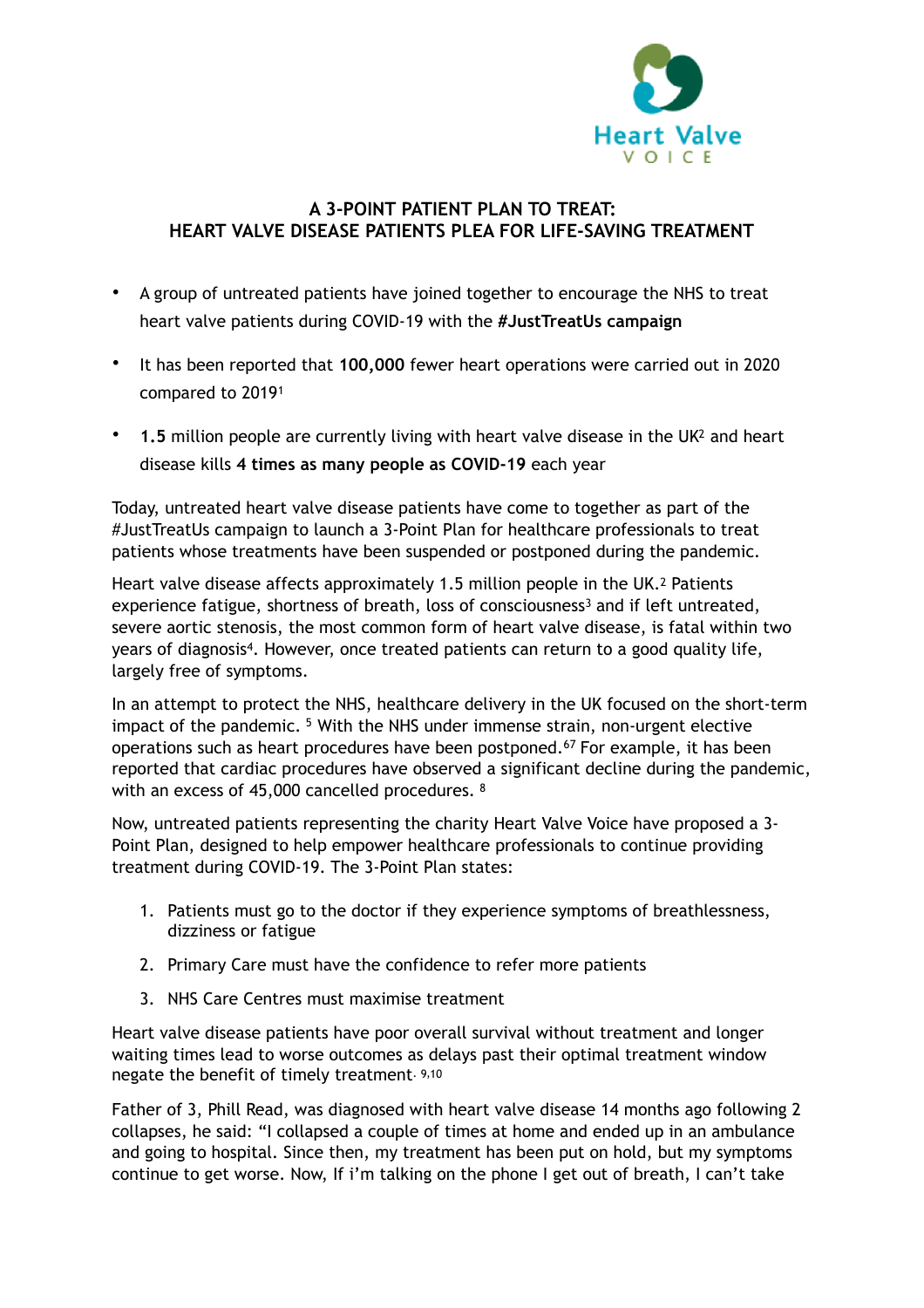

the dog for a walk because I just don't have the energy. The normal waiting list would be about 3 months, now I'm looking at a minimum of 6, but with no fixed date. That uncertainty is an additional challenge."

The delays and postponements in heart procedures and treatments have resulted in an ever-growing backlog of patients with heart valve disease needing care. <sup>57</sup> This means patients' conditions will deteriorate and they will ultimately be a bigger burden on the already overstretched NHS.<sup>5</sup> This highlights the need for a balance to be struck between providing covid and non-covid care to help protect the NHS in the long-term.

Heart Valve Voice CEO, Wil Woan said, "Simply put, we need to be treating more heart valve disease patients, not fewer. We cannot afford to see a reduction in heart valve disease treatments to anywhere near the level of April to August 2020. The 1,635 patients who did not receive their treatment through April to August are now in their optimal treatment window, but by April this year, they may be beyond that window. Delaying treatment now will lead to worse outcomes."

With a higher death rate than COVID-19, heart valve disease treatment should remain a high priority during the pandemic. A group of untreated heart valve disease patients have united in a statement saying,

"We don't want to be a burden on our NHS but without treatment we:

…will be sicker

…will face more complicated surgeries

…will take longer to recover

…will be more of a burden on the NHS

We want to empower our clinicians to treat us. So, treat us now and treat more of us, because we trust in local measures to treat us safely. Once we are treated, we can get back to our normal lives and continue supporting our families, our communities and the economy."

**-END-**

To find out more information or to join the campaign, please visit: [https://](https://heartvalvevoice.com/) [heartvalvevoice.com/](https://heartvalvevoice.com/)

**Notes to editor** 

Media contact